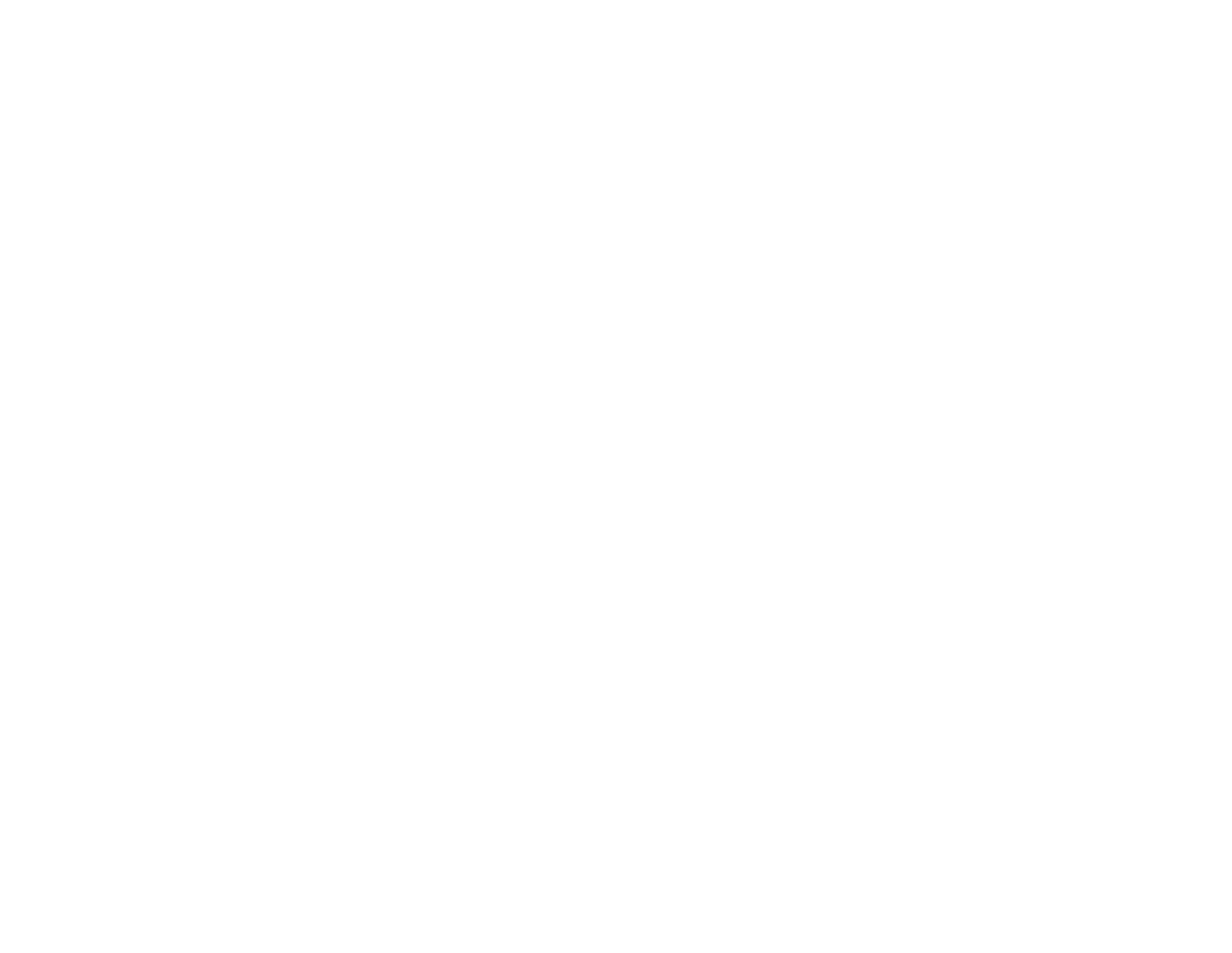| Dollar Amount of Construction Authorized by Building Permits by Use, 2014 |                |                                               |                |  |  |
|---------------------------------------------------------------------------|----------------|-----------------------------------------------|----------------|--|--|
| Source: New Jersey Department of Community Affairs, 5/7/15                |                |                                               |                |  |  |
| use group                                                                 | <b>Permits</b> | <b>Estimated</b><br><b>Construction Costs</b> | Square<br>Feet |  |  |
| <b>RESIDENTIAL</b>                                                        | 349,371        | \$7,801,963,545                               | 57,303,731     |  |  |
|                                                                           |                |                                               |                |  |  |
| 1 & 2 Family                                                              | 328,147        | 5,382,498,157                                 | 37,983,135     |  |  |
| Multifamily                                                               | 21,224         | 2,419,465,388                                 | 19,320,596     |  |  |
|                                                                           |                |                                               |                |  |  |
| <b>NONRESIDENTIAL</b>                                                     | 75,086         | \$6,782,235,443                               | 37,902,289     |  |  |
|                                                                           |                |                                               |                |  |  |
| Hotels, motels, guest houses                                              | 1,146          | 140,916,660                                   | 461,114        |  |  |
| Assembly                                                                  | 5,298          | 775,185,934                                   | 2,382,257      |  |  |
| Business / Office                                                         | 27,284         | 2,532,807,203                                 | 5,426,729      |  |  |
| Education                                                                 | 2,739          | 785,936,692                                   | 3,494,118      |  |  |
| Hazardous uses                                                            | 91             | 13,386,357                                    | 12,063         |  |  |
| Industrial                                                                | 707            | 199,180,810                                   | 498,513        |  |  |
| Institutional                                                             | 929            | 286,585,897                                   | 793,991        |  |  |
| Retail                                                                    | 4,245          | 599,553,461                                   | 3,536,522      |  |  |
| Storage                                                                   | 2,255          | 749,518,827                                   | 18,574,552     |  |  |
| Signs, fences, miscellaneous                                              | 30,392         | 699,163,602                                   | 2,722,430      |  |  |
|                                                                           |                |                                               |                |  |  |
| <b>New Jersey</b>                                                         | 424,457        | \$14,584,198,988                              | 95,206,020     |  |  |
|                                                                           |                |                                               |                |  |  |
|                                                                           |                |                                               |                |  |  |
| NJ 2013 (5/7/14                                                           | 465,687        | 13,037,845,643                                | 82,567,947     |  |  |
| NJ 2012 (5/7/13)                                                          | 407,917        | 10,941,709,996                                | 65,427,204     |  |  |
| NJ 2011 (6/7/12)                                                          | 394,721        | 10,939,809,749                                | 51,119,741     |  |  |
| NJ 2010 (4/7/11)                                                          | 382,643        | 9,768,642,343                                 | 57,012,898     |  |  |
| NJ 2009 (6/7/10)                                                          | 358,431        | 9,517,725,396                                 | 56,212,644     |  |  |
| NJ 2008 (6/8/09)                                                          | 399,105        | 13,944,534,578                                | 93,191,765     |  |  |
| NJ 2007(8/7/08)                                                           | 438,233        | 15,356,572,820                                | 130,822,089    |  |  |
| NJ 2006 (4/9/07)                                                          | 448,609        | 15,675,107,955                                | 139,953,688    |  |  |
| NJ 2005 (5/8/06)                                                          | 451,922        | 15,397,507,147                                | 168,148,516    |  |  |
| NJ 2004 (4/7/05)                                                          | 444,309        | 14,274,331,850                                | 172,899,622    |  |  |

## Table 12